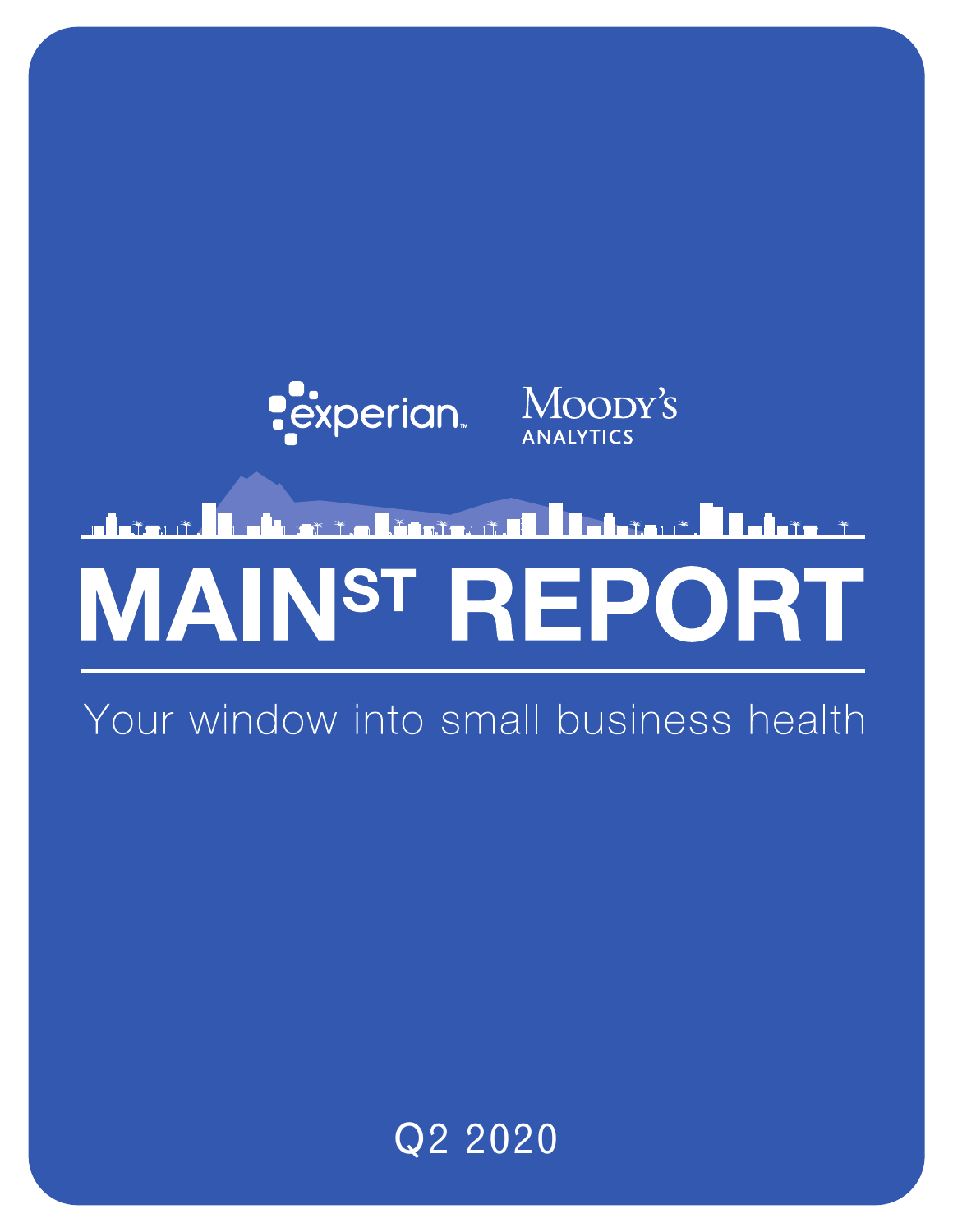# **About the report**

The *Experian/Moody's Analytics Main Street Report* brings deep insight into the overall financial well-being of the small-business landscape, as well as providing commentary around what certain trends mean for credit grantors and the small-business community. Key factors in the *Main Street Report* include a combination of business credit data (e.g., credit balances, delinquency rates, utilization rates, etc.) and macroeconomic information (e.g., employment rates, income, retail sales, industrial production, etc.).

# **Executive summary**

Small businesses have turned to borrowing to survive periods of prolonged slumping sales, in many cases from government programs offering loan forgiveness. This increased borrowing has masked rising delinquent balances, but such a solution is a short-term fix. Small businesses will need to find ways to generate revenue to keep their credit current. Defaults are expected to rise in coming quarters as forbearance programs expire and as customers are likely to change their priorities in the wake of COVID-19.

|                              | <b>Bucket</b> | Q1 19 | Q1 20 | <b>Q220</b> |
|------------------------------|---------------|-------|-------|-------------|
| <b>Moderately Delinquent</b> | $31 - 90$     | 1.64% | 1.61% | 1.66%       |
| <b>Severely Delinquent</b>   | $91 +$        | 3.24% | 2.68% | 2.33%       |
| <b>Bankruptcy</b>            | <b>BKC</b>    | 0.16% | 0.16% | 0.16%       |

## Small-business credit outlook remains negative in a poor sales environment

## Uncertainty and Sales

The 31-90 days past due (DPD) delinquency rate on small business credit rose to 1.66 percent in the second quarter. This marked the fourth consecutive quarter of increasing delinquency and the first year-over-year increase since this time last year. The economy is currently caught in the change of trajectory from COVID-19 as infections wax and wane across the country. The failure to contain the virus and rising uncertainty this has caused the primary catalysts of the moderate to high risks we see for the economy and small businesses going forward.

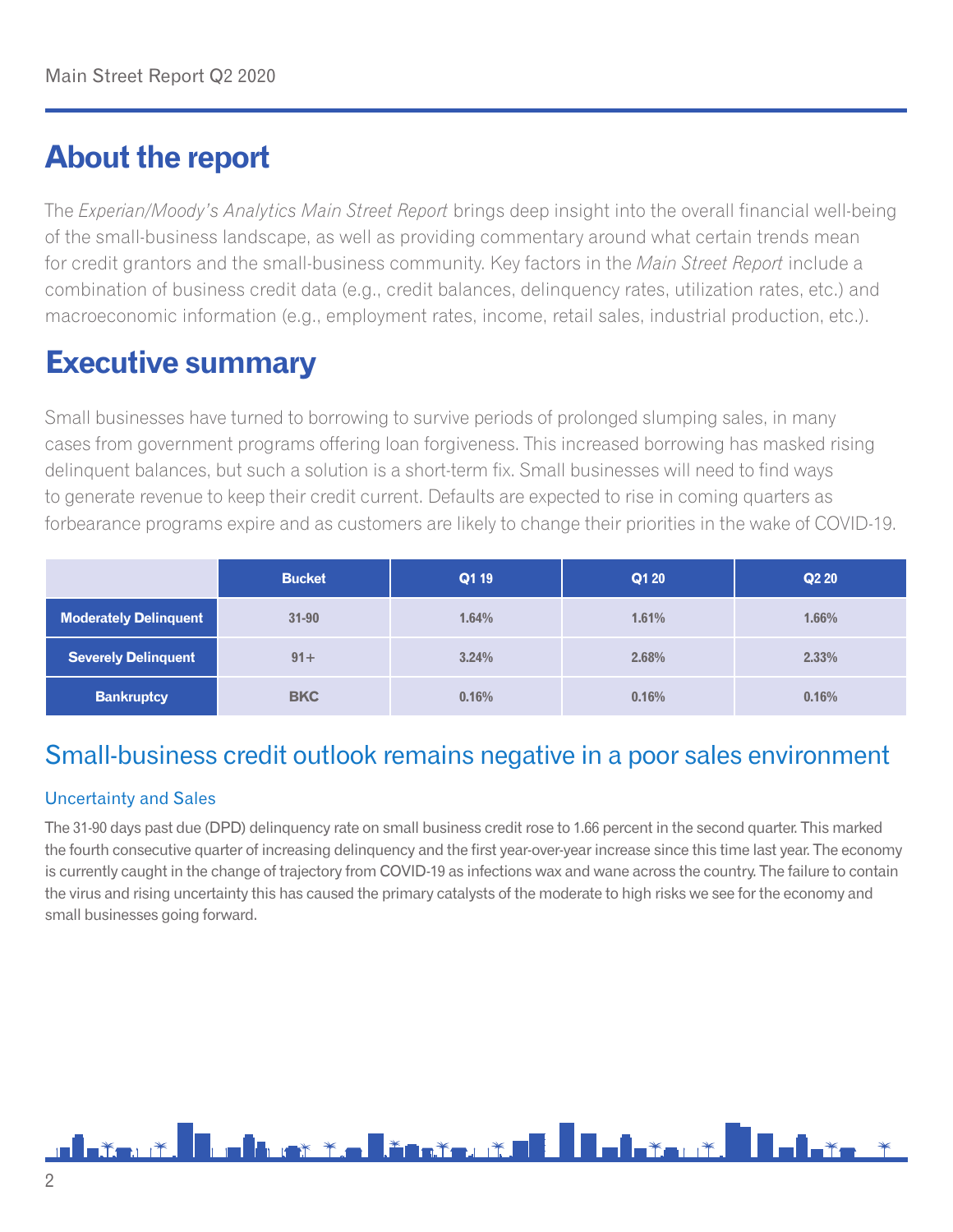#### **Delinquencies begin to rise, but more are coming...**





#### Source: Experian, Moody's Analytics

The closure of many state and local economies in April and the first half of May left many businesses facing severe revenue shortfalls in the second quarter. Even after the re-openings that began in May and June, led to some of the fastest economic growth on record but this was largely a function of the abysmal readings in April and May used for a month on month comparisons. The third quarter also promises to post impressive numbers as Q2 is dragged down by April and May.

This environment has resulted in small businesses listing "Poor Sales" as the second most important problem they are facing, according to the NFIB. This problem is second only to "Taxes," which once again became the most critical problem for small business owners as "Labor Quality" fell to the wayside. The question many are asking themselves now, and which is vital for a sustained recovery, is how many of the people who have found themselves out of work will be able to return? When the pool of available labor is shallow and employers must look hard to find quality employees, it is a good indicator of a strong economy. If small businesses are signaling that they expect the pool of available workers will be deep once again, the economy may be in for more pain than analysts and stock market investors may be expecting.

#### **Poor Sales are on the minds of small businesses again**

**Net % of firms reporting the most important problem**



#### Source: NFIB

There can be no quick recovery and return to normal without credit flowing to businesses. In the last recession, lenders tightened standards resulting in declines in the volume of Commercial and Industrial loans and leases. This pullback served as a strain on the economy as many businesses could not expand or get the credit needed to survive. In response to COVID-19, the government has stepped in to provide loans hoping to help firms bridge the gap between a pandemic and a return to normal. Time will tell if this is successful or merely a delay of the inevitable.

#### **Commercial Lending growth is on the rise**

**Net C&I Loans and Leases — Commercial Banks, Mil. USD NSA % Chng. YoY**



Source: Federal Deposit Insurance Corporation (FDIC)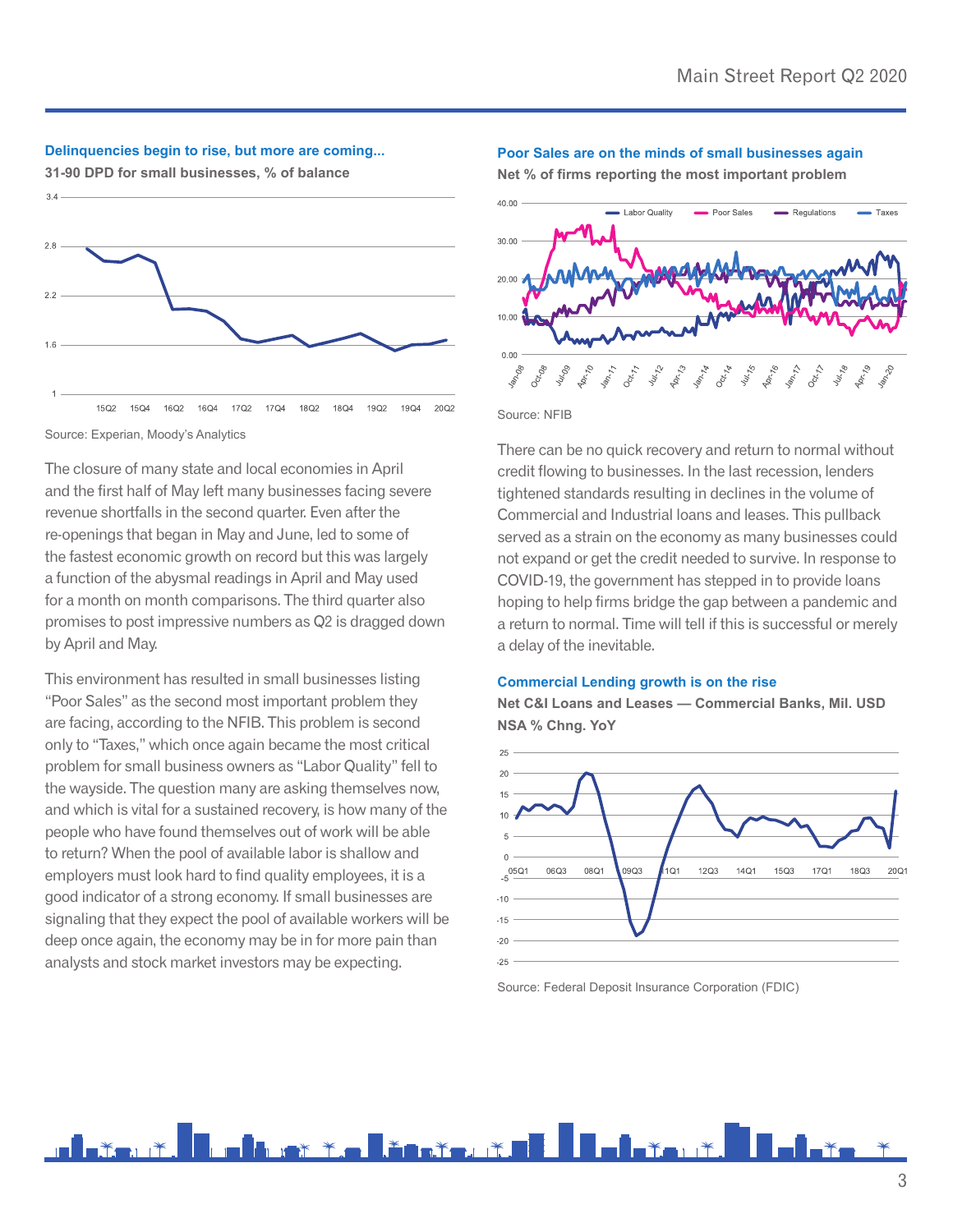## Shutdowns impacted lenders too

The number of reported small businesses with active credit profiles declined in the second quarter as some lenders couldn't meet reporting deadlines given other priorities and operational issues associated with government-mandated shutdowns. While other lenders reporting in did show an uptick in demand for credit, the failure of several smaller lenders to report in did result in the year-over-year decline in businesses. The last time the number of businesses declined was the energy price collapse of 2014-2015 that led to the failure of a number of energy and energy-related firms. Given the broad nature of the downturn, affecting all industries without discrimination, this temporary disruption is likely a harbinger of businesses closing over the next couple of years as delinquencies rise and lenders eventually begin writing off those businesses that are not able to survive the pandemic.

#### **COVID-19 disrupts business & reporting**

**Businesses entering the dataset, NSA % Chg. YoY**



Source: Experian, Moody's Analytics

### More regions are feeling pain

Moderate delinquency rates were mixed across the country in the second quarter. We focus on the Bureau of Economic Analysis (BEA) regions in this report to reduce some of the noise that would be observed at the state level from quarter to quarter. This allows us to identify trends that are real and developing, rather than one-off events that may turn out to be false signals.

The BEA regions considered are Far West, Great Lakes, Mideast, New England, Plains, Rocky Mountain, Southeast, and Southwest. Performance varied across regions as businesses accelerated their borrowing at different rates across the country in the second quarter. The uptick in delinquencies is a small precursor of what will come in the next few quarters, though, for now, it is confined to a small increase in delinquencies.

#### **The pain has begun to spread**

**Businesses entering the dataset, NSA % Chg. YoY**



Source: Experian, Moody's Analytics

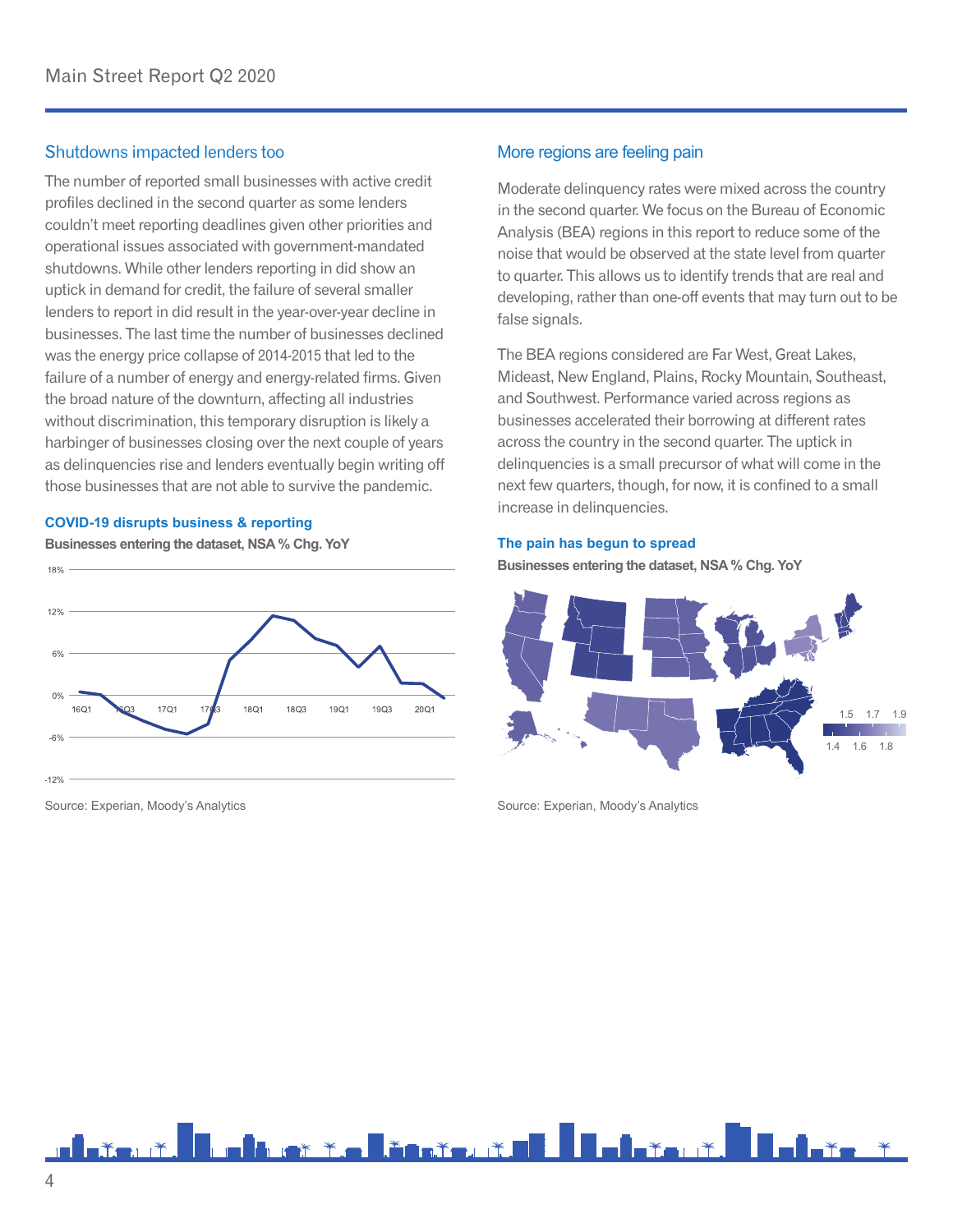**Far West:** Moderate delinguencies rose modestly in the second quarter, up from 1.76 percent to 1.81 percent, for the Far West region. Industries such as agriculture, transportation, and retail saw performance deteriorate while other sectors saw improving performance. Moderate delinquencies in the Far West's agriculture sector jumped sharply in the second quarter as sustained low prices collided with pandemic induced shutdowns impacting food supply chains. However, this trouble was confined to a crop or crops exclusive to the Far West as other regions did not experience such jumps in ag-related delinquency.

**Great Lakes:** Credit performance in the Great Lakes region continued to improve in the second quarter moving from 1.68 percent to 1.61 percent in the moderately delinquent category with transportation and retail the real laggards across industries. There was also a deterioration in the performance of wholesale companies for the quarter. However, with the decline contained at only two basis points, this move is not likely to be indicative of a more significant trend. The Great Lakes region has typically been more conservative with credit usage. The performance improvement during the COVID-19 related shutdowns is a testament to this judicious use of credit.

**Mideast:** The Mideast saw moderate delinquencies rise from 1.72 to 1.93 percent. This was among the most significant moves for the quarter and pushed the region to be the worst-performing region in the 61-90 DPD category. Deterioration in the region was led by the wholesale, retail, and services industries.

**New England:** Delinquencies in New England were moderate at 1.59 percent of outstanding balances from the first quarter. Retail and services had the weakest performance. While other industries had mostly lower delinquencies, retail delinquencies were up 100 and 89 basis points from the first quarter and last year, respectively. Delinquencies were stable in 2019 but were up25 basis points over the same time last year in the second quarter. The fallout from shutdowns and stubbornly low consumer confidence will drag on activity until the pandemic passes.

**Plains:** Moderate delinquencies fell to 1.79 percent this quarter from 2.23 percent in the first quarter. As expected, the Plains region was insulated from some of the worst of the business malaise in the second quarter. The only industry to see rising moderate delinquencies was retail with a 15 basis point increase for the quarter. Future quarters are likely to see pain spread across other industries, but this is not likely to be as severe as in more populous regions.

**Rocky Mountain:** Moderate delinquency rates fell in the Rocky Mountain region in the second quarter, from 1.83 percent to 1.50 percent. Retail and services, as elsewhere, were the hardest hit industries. However, neither saw particularly large increases in delinquency. Declines across all other industries served to push down the region's delinquency rates.

**Southeast:** Moderate delinquencies in the Southeast rose from 1.33 to 1.34 percent in the second quarter. As in prior quarters, the Southeast saw only small movements across a broad spectrum of industries. The exception to this was retail, where moderate delinquencies rose 67 basis points from the first quarter and were up 74 basis points from the same time last year.

**Southwest:** Delinquencies in the Southwest rose to 1.89 percent from 1.78 percent in the second quarter. Transportation, wholesale, and retail were the primary industries driving moderate delinquency. Retail was responsible for most of the performance deterioration, with its moderate delinquency rate rising 203 basis points to 3.55 percent. This was a massive leap, which may be partially reversed in the third quarter's businesses reopen. Risks are elevated to the downside as a rise in COVID-19 cases could cause states to resume or initiate shutdowns.

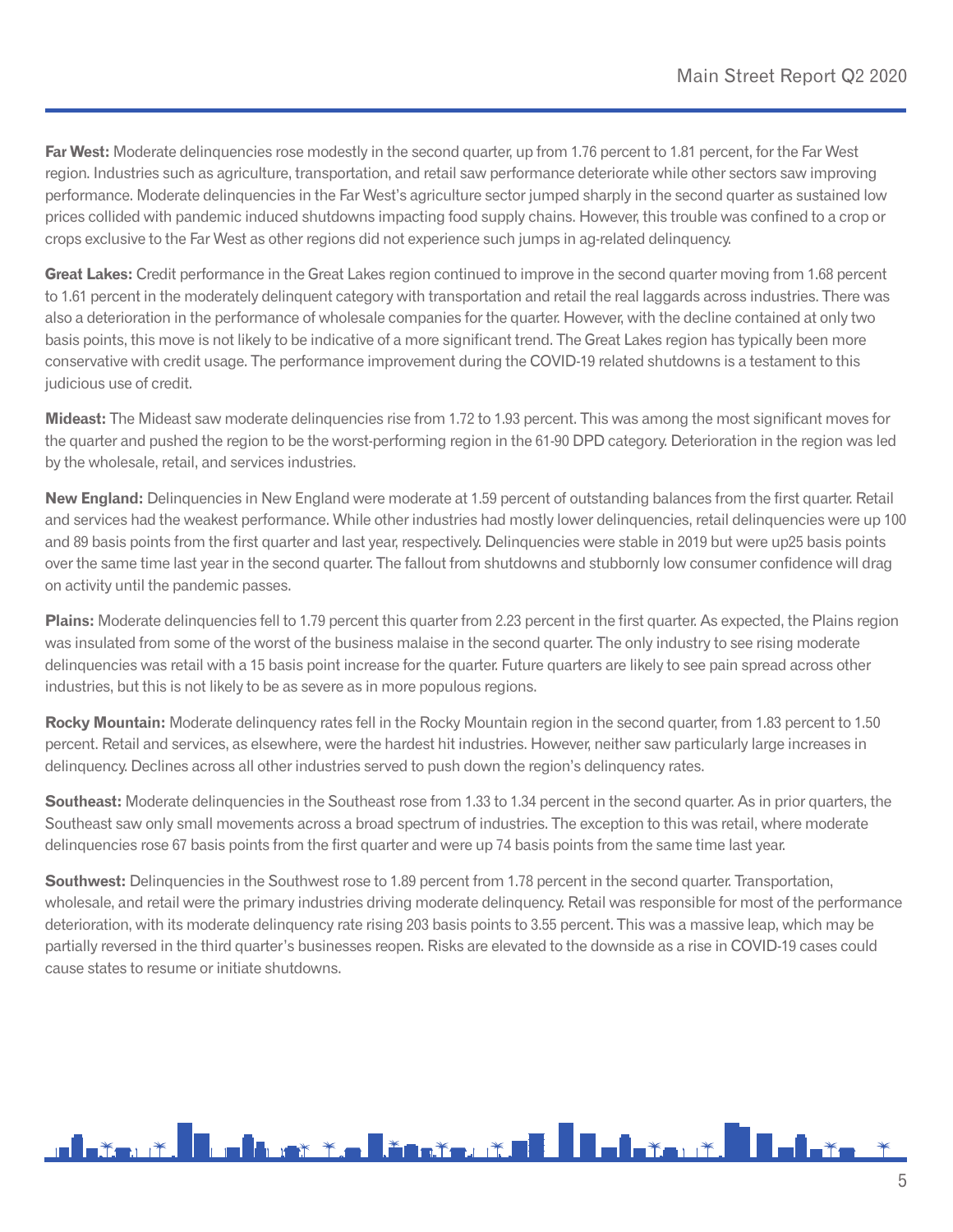## Even with so many downside risks, some upside risks remain

To assess the risks stemming from COVID-19, we monitor several high-frequency datasets, including Google Mobility, initial claims, and the Census Bureau's Pulse Survey. State economies are feeling the pain from re-openings, which are being paused or rolled back as hot spots of the virus pop up throughout the country. Growth had resumed in the latter half of the second quarter. Still, there is an increasing risk that growth will stumble again as virus hotspots prompt economies to shutter or work at limited capacity once again.

Risks to the retail industry are high, as is shown throughout the regional analysis. This industry is the driving force behind many of the increased delinquency rates observed for the quarter. The pain suffered by retailers is set to continue until COVID-19 is under control. However, the negative impact is not universal across retailers. Some retailers, such as grocery stores and home improvement, are thriving as people are stuck at home. On the other hand, apparel, department stores, and gas stations have been on the losing end of retail thus far. There are signs the trouble for gas stations is fading as people are driving more to get out of the house or avoid public transit.

Retail weakness helps to explain some of the weakness in the labor market. In the latter half of June and early July, the labor market began to weaken again as unemployment insurance claims rose. The recession risk from the unemployment rate remains high, as do many of our business cycle indicators. The number of indicators that remain at moderate or high risk suggests that risks are rising for secondary economic contractions despite strength in the housing and financial markets.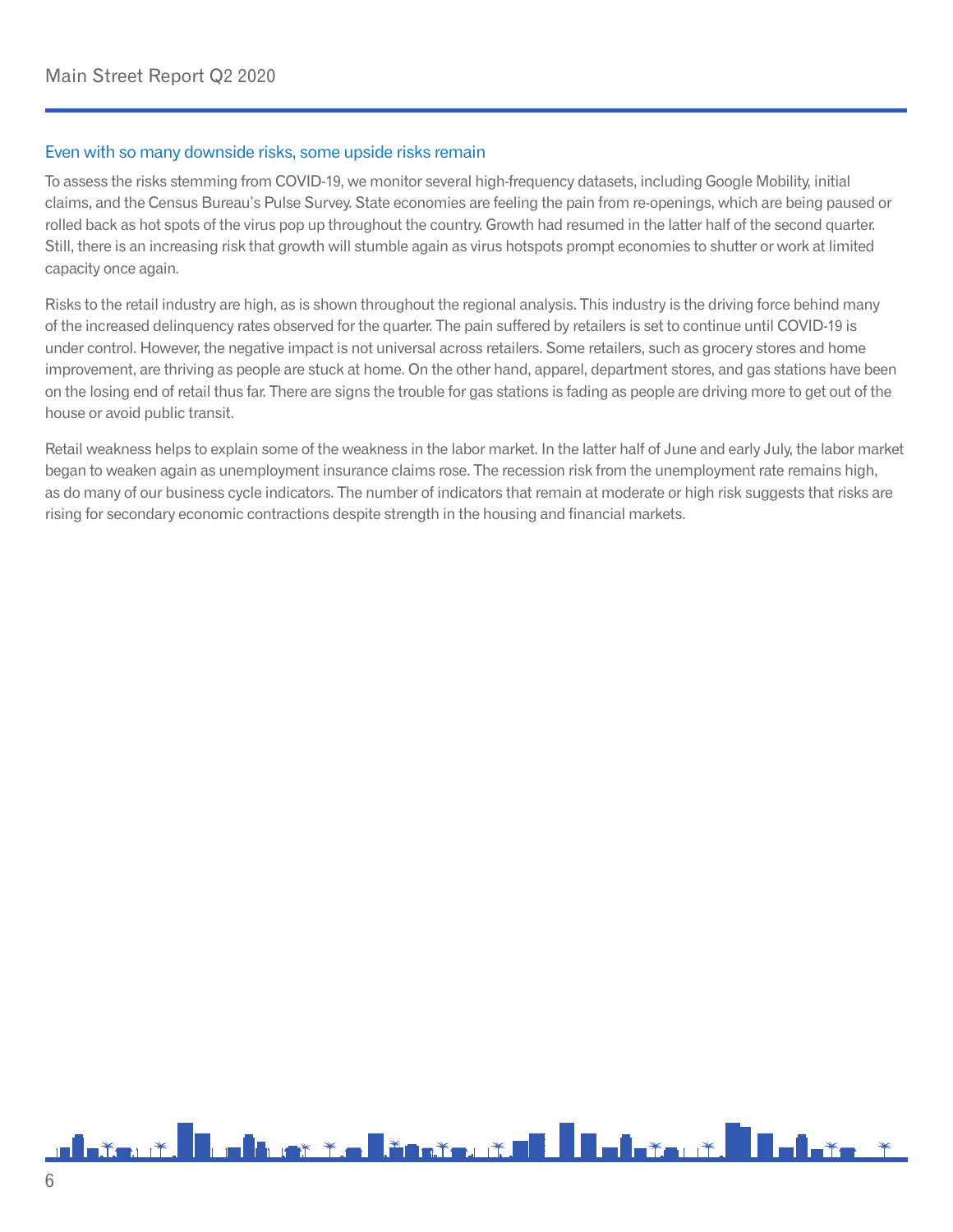| <b>Business Cycle Indicators</b>                       |                               |                 |                 |                 |                                  |                 |                 |                 |                 |                 |                 |                 |
|--------------------------------------------------------|-------------------------------|-----------------|-----------------|-----------------|----------------------------------|-----------------|-----------------|-----------------|-----------------|-----------------|-----------------|-----------------|
| <b>Indicator</b>                                       | <b>Current Recession Risk</b> |                 |                 |                 | <b>Prior to Great Recession*</b> |                 |                 |                 |                 |                 |                 |                 |
|                                                        | <b>Jan-20</b>                 | <b>Feb-20</b>   | <b>Mar-20</b>   | Apr-20          | <b>May-20</b>                    | <b>Jun-20</b>   | <b>Jul-07</b>   | Aug-07          | <b>Sep-07</b>   | <b>Oct-07</b>   | <b>Nov-07</b>   | <b>Dec-07</b>   |
| <b>Financial stress index</b>                          | Low                           | Low             | <b>High</b>     | <b>High</b>     | <b>Moderate</b>                  | <b>Moderate</b> | Low             | <b>Moderate</b> | <b>Moderate</b> | <b>Moderate</b> | <b>Moderate</b> | <b>High</b>     |
| <b>Housing permits</b>                                 | Low                           | Low             | Low             | <b>High</b>     | <b>High</b>                      | <b>High</b>     | <b>High</b>     | <b>High</b>     | <b>High</b>     | <b>High</b>     | <b>High</b>     | <b>High</b>     |
| Yield curve 10-yr<br>minus 3-mo                        | <b>Moderate</b>               | <b>Moderate</b> | <b>Moderate</b> | <b>Moderate</b> | <b>Moderate</b>                  | <b>Moderate</b> | <b>High</b>     | <b>High</b>     | <b>High</b>     | <b>High</b>     | <b>High</b>     | <b>High</b>     |
| Yield curve 10-yr<br>minus 2-yr                        | <b>Moderate</b>               | <b>Moderate</b> | <b>Moderate</b> | <b>Moderate</b> | <b>Moderate</b>                  | <b>Moderate</b> | High            | <b>High</b>     | <b>High</b>     | <b>High</b>     | <b>High</b>     | <b>High</b>     |
| <b>TED</b> spread                                      | Low                           | Low             | <b>High</b>     | <b>High</b>     | <b>Moderate</b>                  | <b>Moderate</b> | Low             | <b>High</b>     | <b>High</b>     | <b>Moderate</b> | <b>High</b>     | <b>High</b>     |
| <b>Consumer confidence</b>                             | Low                           | Low             | <b>High</b>     | <b>High</b>     | <b>High</b>                      | <b>Moderate</b> | Low             | Low             | <b>Moderate</b> | <b>Moderate</b> | <b>Moderate</b> | <b>Moderate</b> |
| <b>Jobless claims</b>                                  | Low                           | Low             | <b>High</b>     | <b>High</b>     | High                             | <b>High</b>     | Low             | Low             | Low             | <b>Moderate</b> | <b>High</b>     | <b>High</b>     |
| <b>S&amp;P 500</b>                                     | Low                           | <b>Moderate</b> | <b>High</b>     | <b>Moderate</b> | Low                              | Low             | Low             | <b>Moderate</b> | Low             | Low             | <b>Moderate</b> | Low             |
| <b>ISM</b> manufacturing<br>index                      | Low                           | Low             | <b>High</b>     | <b>High</b>     | <b>High</b>                      | <b>Moderate</b> | Low             | Low             | Low             | Low             | Low             | Low             |
| <b>Hours worked for</b><br>production workers          | <b>Moderate</b>               | Low             | <b>High</b>     | <b>Moderate</b> | Low                              | Low             | Low             | Low             | Low             | Low             | Low             | Low             |
| <b>Banks tightening</b><br>lending standards<br>on C&I | <b>Moderate</b>               | <b>Moderate</b> | <b>Moderate</b> | <b>High</b>     | <b>High</b>                      | <b>High</b>     | <b>Moderate</b> | <b>Moderate</b> | <b>Moderate</b> | <b>High</b>     | <b>High</b>     | <b>High</b>     |
| Core capital goods<br>orders                           | Low                           | Low             | <b>High</b>     | <b>High</b>     | <b>High</b>                      | <b>ND</b>       | <b>Moderate</b> | <b>Moderate</b> | <b>High</b>     | <b>High</b>     | <b>High</b>     | <b>Moderate</b> |
| <b>Unemployment rate</b>                               | Low                           | Low             | <b>High</b>     | <b>High</b>     | <b>High</b>                      | <b>High</b>     | <b>Moderate</b> | Low             | <b>Moderate</b> | <b>Moderate</b> | Low             | <b>High</b>     |
| <b>Industrial production</b>                           | <b>High</b>                   | <b>High</b>     | <b>High</b>     | <b>High</b>     | <b>High</b>                      | <b>High</b>     | Low             | Low             | Low             | Low             | Low             | Low             |
| <b>ISM</b><br>nonmanufacturing<br>index                | Low                           | Low             | <b>Moderate</b> | <b>High</b>     | <b>High</b>                      | <b>Moderate</b> | Low             | Low             | Low             | Low             | Low             | Low             |
| <b>Employment</b>                                      | Low                           | Low             | <b>High</b>     | <b>High</b>     | <b>High</b>                      | <b>High</b>     | Low             | Low             | Low             | Low             | Low             | Low             |
| <b>Red monthly GDP</b>                                 | Low                           | Low             | <b>High</b>     | <b>High</b>     | <b>High</b>                      | <b>ND</b>       | Low             | Low             | Low             | Low             | Low             | Low             |

# **2020 will be the year of the pandemic**

The second quarter showed that serious weaknesses are resulting from COVID-19. These weaknesses have, in some cases, been pushed down the road by forbearance programs and expanded unemployment insurance, among other programs put in place to offset the effects of COVID-19 on the economy. Whether such programs remain in place or are expanded will determine the path of small business credit performance for the second half of 2020 and into 2021 as well as the survival of thousands of small businesses.